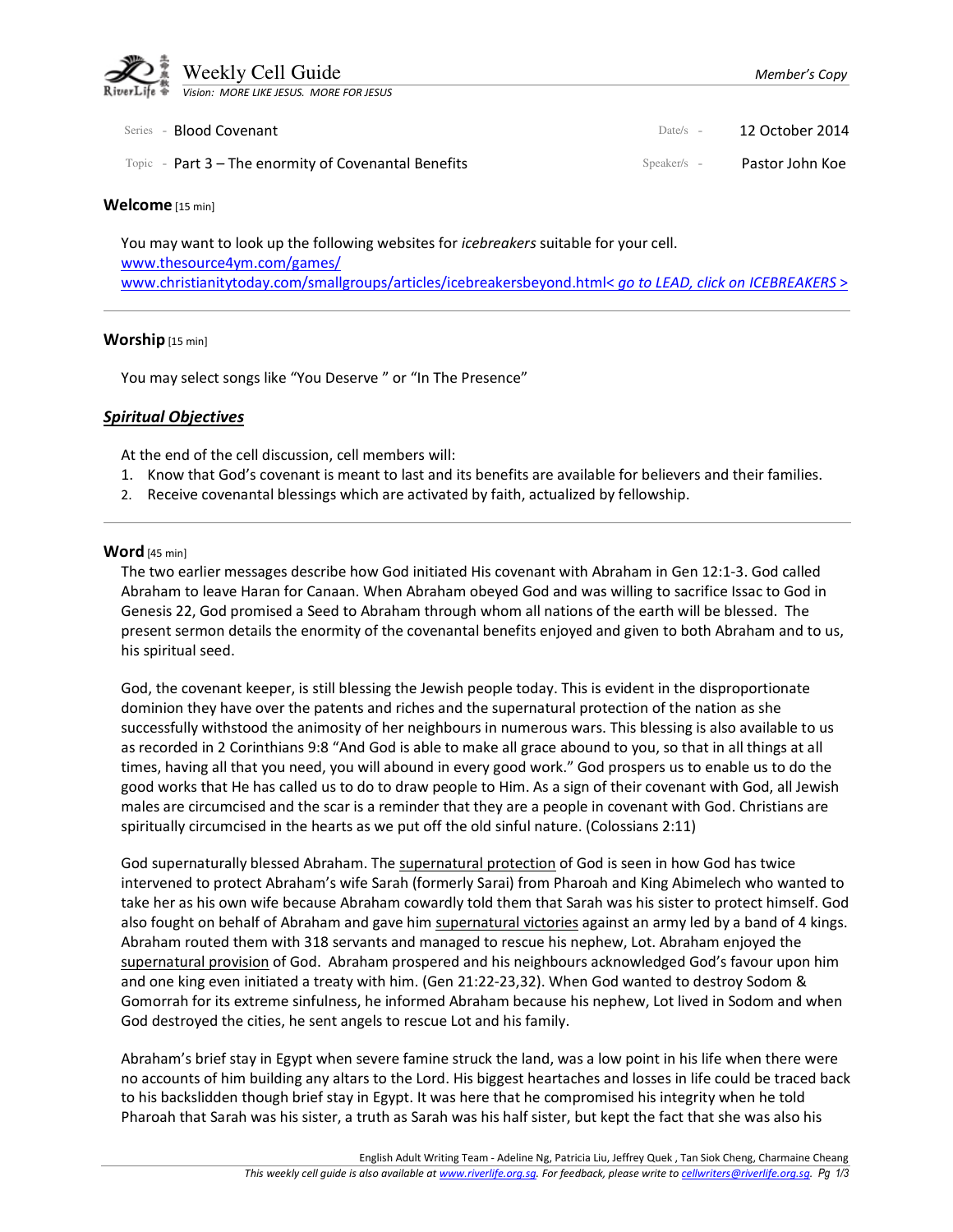

wife from Pharoah for fear that he might be killed. Going down to Egypt symbolized the use of worldly methods rather than trusting God. Initially, Abraham seemed to benefit from Egypt as Pharaoh lavished him with gifts, as he was interested in Sarai. The Egyptian maid, Hagar joined his family here and later bore him Ishmael, who caused much conflict in his family. When Abraham and Lot left Egypt, they were materially well off which led to a conflict over pasture lands and subsequent separation of Lot and Abraham. Lot was corrupted by the abundance he saw in Egypt and chose to stay in the plains of Sodom. Lot left his uncle and met a sad end as he did not realize that his prosperity was due to God's covenantal blessings.

God's covenant with a person involves him and his whole family. This is seen in how God watched over all that belongs to Abraham. Biblical examples on the passing down of benefits of the covenant to the descendants can be traced in the lineage from Abraham  $\rightarrow$  Isaac  $\rightarrow$  Jacob  $\rightarrow$  Joseph and from King David to King Hezekiah who lived 313 years after David. The descendants were able to access the power and blessings of the covenant made with Abraham and David when they walked in fellowship with God and called on Him. The covenant is activated by faith and actualized by fellowship.

## Discussion Questions

 1. God gives supernatural protection, victory and provision to those who are joined with Him in the Covenant. Share how this is evident in Abraham or in your own life. [10 min]

2. Ps John mentioned that "The covenant is activated by faith and actualized by fellowship." Tell how Abraham's faith and his fellowship with God enable him to enjoy covenantal blessings. [10] min]

3. Would you agree that you are living under the Covenant? In Psalms 89:34, God is faithful to those who are in Covenant with Him and to their descendants. Share how you would like to claim full covenantal blessings for your entire household. [15-20 min]